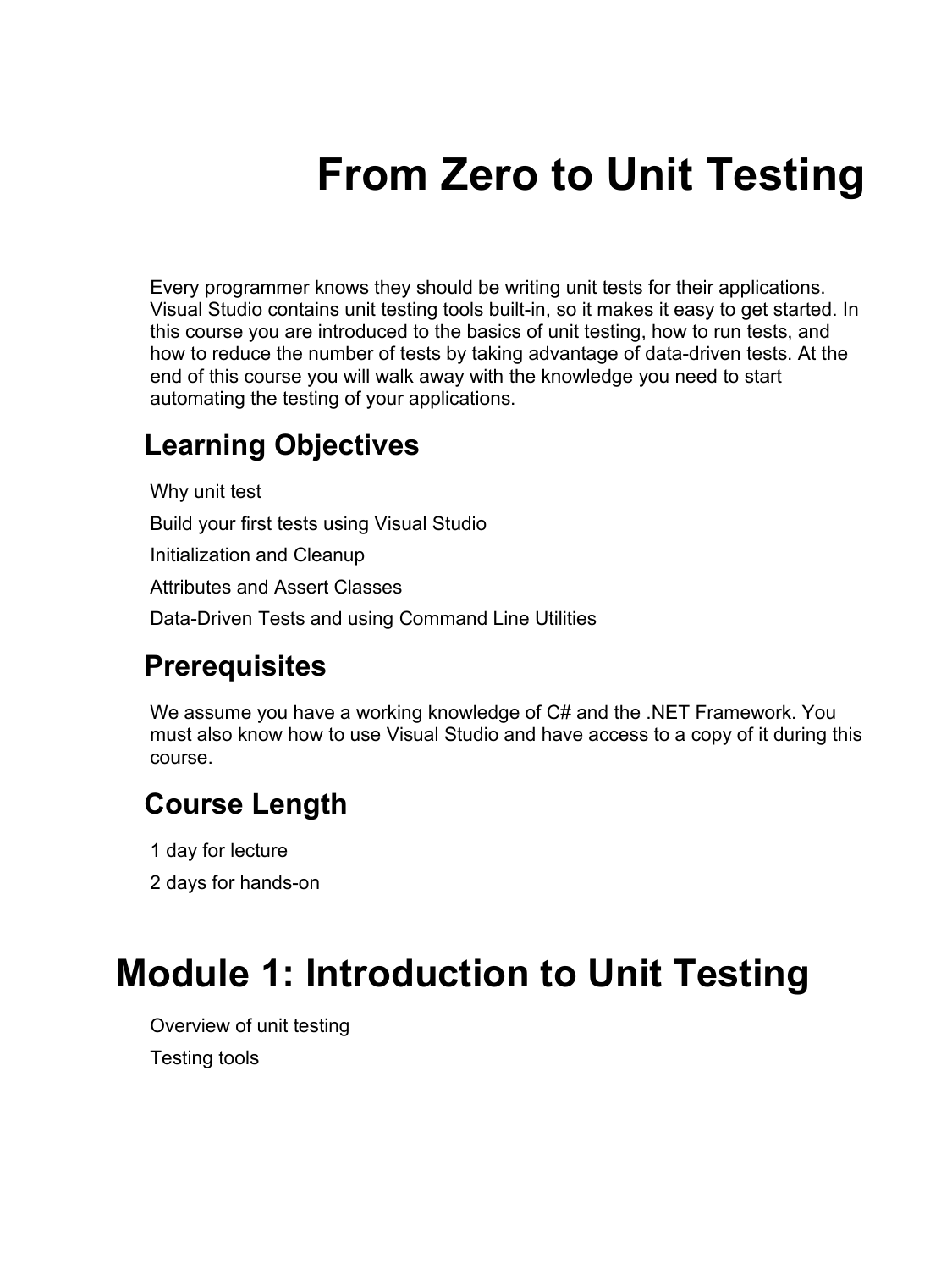## **Module 2: Building Your First Unit Tests**

Use Visual Studio to create a test project Create tests against a simple class Handling exceptions Code coverage basics

### **Module 3: Avoid Hard Coding**

Use constants Add configuration file to test project Create/delete file before/after running test Use TestContext property

### **Module 4: Initialization and Cleanup**

Assembly initialize and cleanup attributes Class initialize and cleanup attributes Test initialize and cleanup attributes

#### **Module 5: Unit Testing Attributes**

Description attribute

Owner attribute

Priority attribute

TestCategory attribute

Ignore attribute

Timeout attribute

Deployment attribute